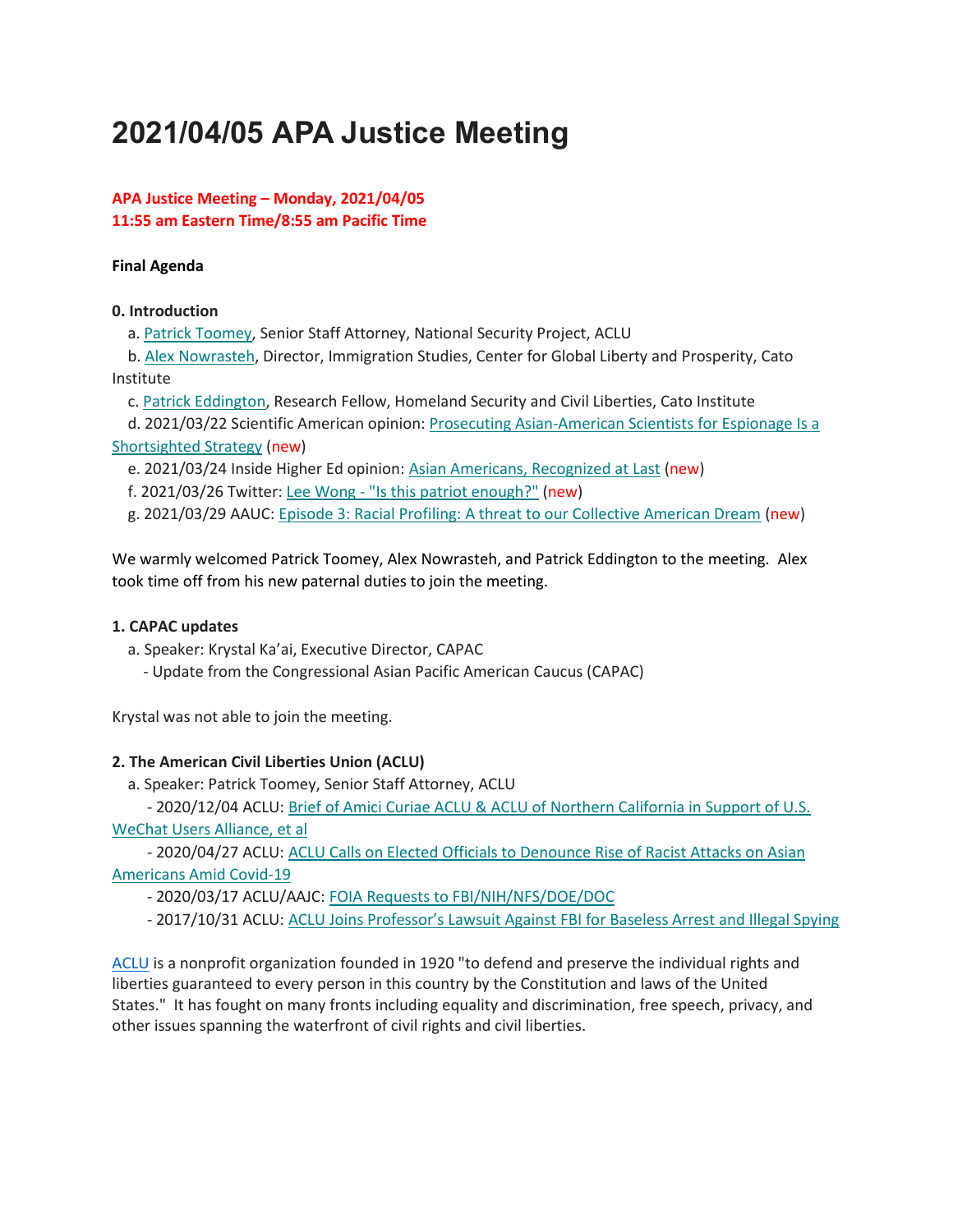ACLU has a national office where Patrick works alongside several hundred other staff. ACLU also has affiliates in every one of the 50 states around the country. The national office works in close coordination with those affiliates. But the affiliates are themselves formally separate, and they direct their own work, priorities, and positions. Within the national office, there are separate departments that work together to advance legal, political, and advocacy strategies in support of the ACLU mission.

Patrick is an attorney in the National Security Project within the ACLU legal department. There is also a Racial Justice Program, an Immigrants Rights Project, a Speech Privacy and Technology project, as well as many others. In addition to those legal department projects, there is a National Political Advocacy Department, which does a lot of the federal lobbying work, interacting with members of Congress and members of the executive branch to steer policies and interface with the state affiliates to address issues at the state and local level.

Most of Patrick's work and discussion are focused on the legal efforts and litigation. He also works with others on issues related to equality and justice for Asian Americans including combating discrimination against Chinese American scientists. Their specific recent activities include, but are not limited to:

**Racial Profiling and Discrimination.** The government has justified the investigations and prosecutions of Chinese American scientists on national security grounds. But ACLU believes many of these investigations have been predicated on profiling and discrimination that has subjected scientists and researchers of Chinese or Asian descent to wrongful scrutiny, investigation, and even prosecution by the government.

About 20 years ago, ACLU filed an amicus brief in Dr. Wen Ho Lee's case when he sought to have his prosecution dismissed on selective prosecution grounds. Dr. Lee argued that the prosecution was motivated by discrimination and bias, rather than by the government's broader law enforcement or counter espionage efforts. Dr. Lee filed a motion for discovery in his prosecution, which ACLU supported with an amicus brief:

• 2000/08/11 ACLU Press Release: Civil Rights Groups Support Dr. Wen Ho Lee Legal Defense; Seek Information on Anti-Asian Bias in Scientist' Prosecutio[n https://bit.ly/39NSDXb.](https://bit.ly/39NSDXb)

Today, ACLU plays a variety of different roles in connection with similar investigations and prosecutions. ACLU will help connect individuals with defense attorneys when possible and, especially in the national security context, it also will advise defense attorneys on specialized legal issues including surveillance issues. The government has used some of its most powerful spying tools, including surveillance under the Foreign Intelligence Surveillance Act (FISA), to pursue Chinese American scientists like Professor Xiaoxing Xi or others in its investigations. (Read more about FISA and its abuse at [https://www.apajustice.org/fisa.html\)](https://www.apajustice.org/fisa.html).

The ACLU also looks for opportunities to file amicus briefs on issues affecting the rights of many people or arising across multiple cases. And in a smaller number of cases, ACLU will get more actively involved, depending on resources, and join the defense team as specialized co-counsel.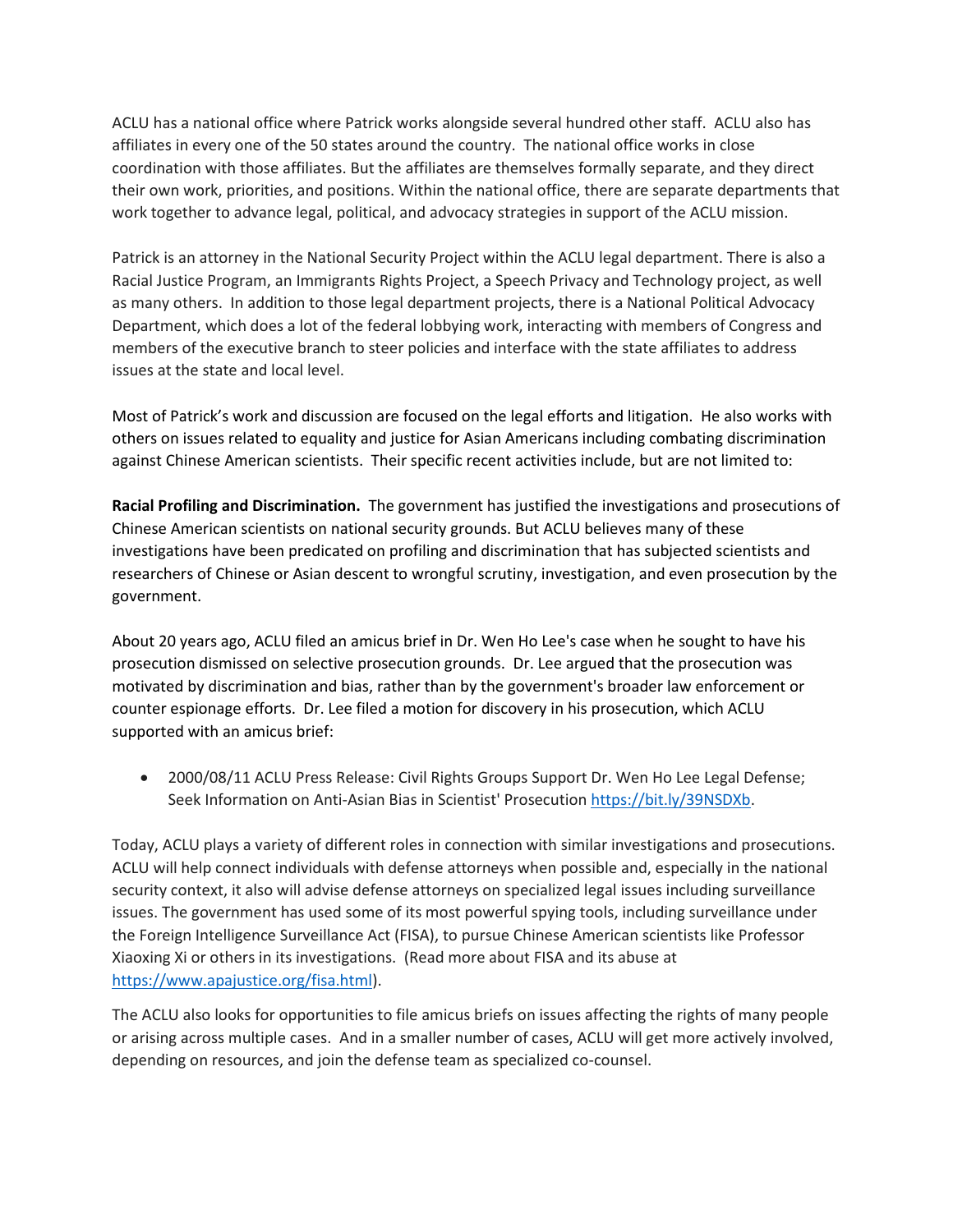**Lawsuit on behalf of Professor Xiaoxing Xi and his Family.** Today, similar efforts are involved in the ACLU's work on behalf of Professor Xiaoxing Xi and his family in their lawsuit[: https://bit.ly/2NN5GA1.](https://bit.ly/2NN5GA1) ACLU is co-counsel along with the civil rights firm Kairys, Rudovsky, Messing, Feinberg & Lin LLP in Philadelphia [\(https://bit.ly/3fE4gDR\)](https://bit.ly/3fE4gDR).

This past Thursday, the district court dismissed nearly all of the claims brought by Professor Xi and his family in their civil case. The decision is an incredible disappointment for the Xi family and us, especially since it comes after nearly three years of awaiting a ruling.

A brief overview of the decision: the court dismissed the claims against the FBI agent under the so-called the Bivens doctrine, which permits individuals in certain circumstances to get damages for constitutional violations from federal government agents. It also dismissed damages claims that the family had brought against the United States government under what is called the Federal Tort Claims Act.

The court has not ruled on one remaining claim which is related to the surveillance issues in the case, including surveillance under Section 702 of FISA and Executive Order 12333. These surveillance tools are used to conduct warrantless surveillance of people overseas but regularly sweep up vast amounts of Americans' communications, especially immigrants or others who exchange internet messages, emails, or chats with family, friends, or business contacts overseas. The claim challenging this warrantless surveillance under the Fourth Amendment is still pending, and we are waiting for a decision from the court.

The litigation team and the Xi family are still analyzing the decision. The current plan is to challenge the ruling and to appeal. We plan to fight on. You should expect to hear more. On April 2, 2021, ACLU issued the following public blog post and press statement:

- Blog: A Chinese American Scientist and His Family Are Battling the FBI's Profiling in Court <https://bit.ly/3sRaST5>
- Press Statement: Federal Court Dismisses Claims in Chinese American Professor's Lawsuit Challenging Baseless Arrest and Prosecutio[n https://bit.ly/3rLrzOr](https://bit.ly/3rLrzOr)

**FOIA Requests.** ACLU and AAJC filed FOIA requests [\(https://bit.ly/2XamaE4\)](https://bit.ly/2XamaE4) in March 2020 to obtain information about how the Trump administration has approached the "China Initiative" and the ways in which different agencies within the government have been involved in efforts to scrutinize scientists of Asian descent or Chinese descent working here in the United States. The FOIA request sought, among other things, records about the "China Initiative" that the FBI shared with the Senate Subcommittee on Investigations. To date, ACLU and AAJC have not received any significant information from the agencies that are subject to that request. FBI provided an inadequate response and rejected the request. We are still waiting for substantive responses from the National Science Foundation, the National Institute of Health, and other agencies that have been at the heart of efforts to pressure institutions into scrutinizing their researchers and scientists.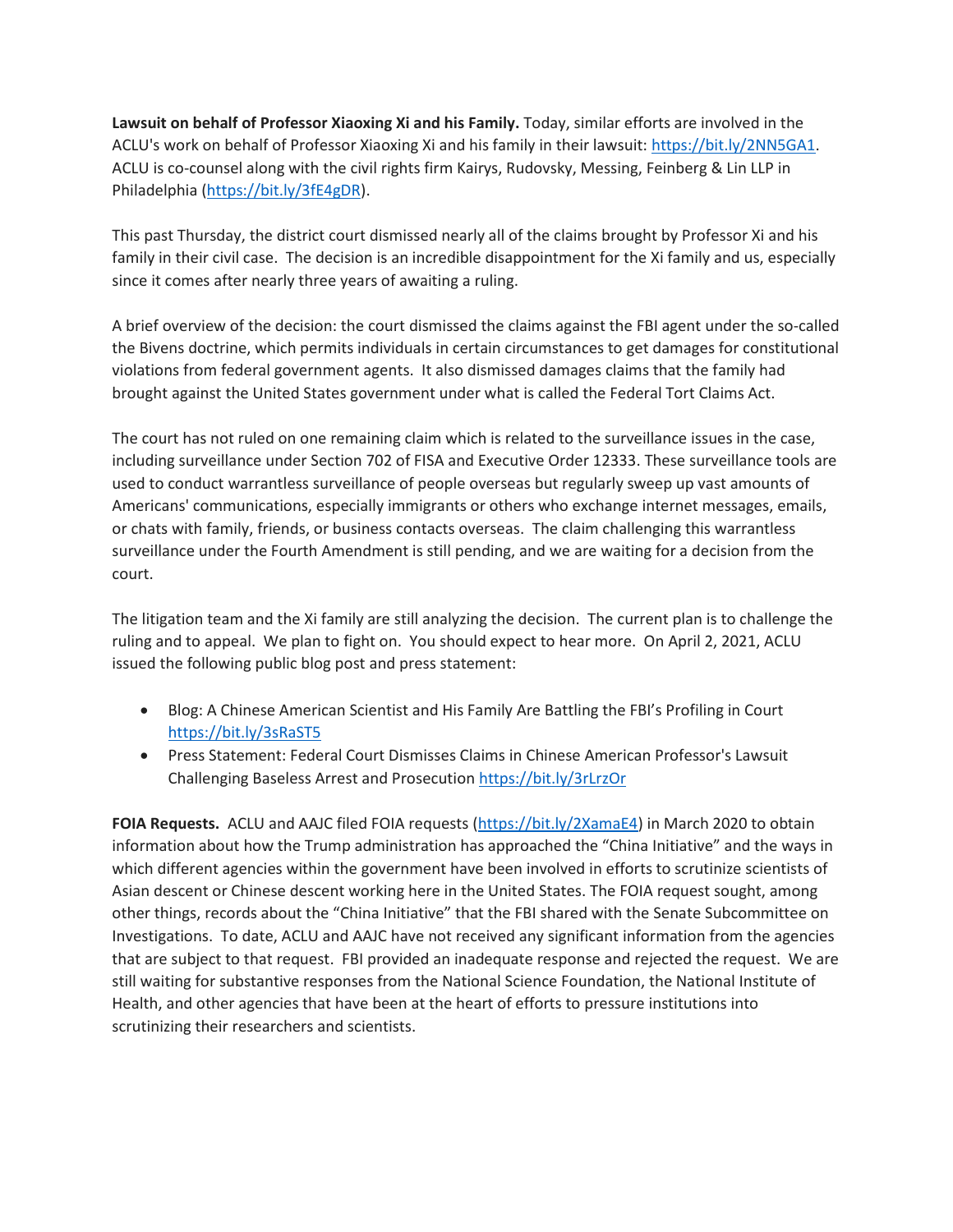**Amicus Brief in WeChat Case.** The WeChat case has been stayed given the change in administrations. The plaintiffs in that case prevailed in the district court, at least on their preliminary injunction. ACLU filed its brief in the Ninth Circuit in support of the plaintiffs challenging the WeChat ban, arguing that the First Amendment required a high level of scrutiny before the government banned an app that millions of people in the US use to communicate with family and friends, especially members of the Chinese American community.

**Know Your Rights.** ACLU publishes Know Your Rights materials that are available on its website [\(http://bit.ly/2tTA3vf\)](http://bit.ly/2tTA3vf) for people who are approached by immigration agents or FBI agents. Those materials are available in multiple languages including Chinese. It's great that AAJC and APA Justice have created a new organizational structure to connect people in need with defense attorneys who can advise them about their individual cases. ACLU has done something similar in the past, though on a more informal basis—helping to put people in touch with defense specialists when possible in individual cases.

**Advocacy Against Anti-Asian Hate and Violence.** ACLU has been doing a great deal of advocacy around the broader issues of Asian American hate and violence. A link was included in the meeting agenda, and there have been more in the interim, calling on public officials to condemn actions of violence, discrimination, and bigotry. ACLU will continue to speak out as part of these efforts.

Patrick welcomes connecting with interested parties and responding to any questions after the meeting.

#### **3. Cato Institute**

a. Speaker: Alex Nowrasteh, Director, Immigration Studies, Cato Institute

- 2021/02/20 The National Interest: [How Much of a Threat is Espionage from Chinese Immigrants?](http://bit.ly/37BXxFB)

- 2021/02/09 Cato Institute: Espionage, Espionage‐[Related Crimes, and Immigration: A Risk](http://bit.ly/3teg5nM) 

# [Analysis, 1990](http://bit.ly/3teg5nM)–2019

b. Speaker: Patrick Eddington, Research Fellow, Cato Institute

- FOIA Requests

The [Cato Institute](https://www.cato.org/) is a public policy research organization  $-$  a think tank  $-$  dedicated to the principles of individual liberty, limited government, free markets, and peace. Its scholars and analysts conduct independent, nonpartisan research on a wide range of policy issues. It was founded in 1977.

One of the Cato Institute's major research topics is immigration: "Most Americans are immigrants or descended from immigrants who sought opportunity and freedom on our shores. They and their children worked hard, assimilated, and added to our nation's prosperity. Immigrants today continue to become Americans and, in the process, make the United States a wealthier, freer, and safer country." These are undoubtedly also vision and values shared by Asian Americans although they have faced continuing stereotype and discrimination of being "perpetual foreigners."

**Alex Nowrasteh** is the director of immigration and trade at the Cato Institute's Herbert A. Stiefel Center for Trade Policy Studies. Under his leadership, the Cato Institute recently published a paper analyzing 30 years of data on Espionage, Espionage‐Related Crimes, and Immigration [\(http://bit.ly/3teg5nM\)](http://bit.ly/3teg5nM) while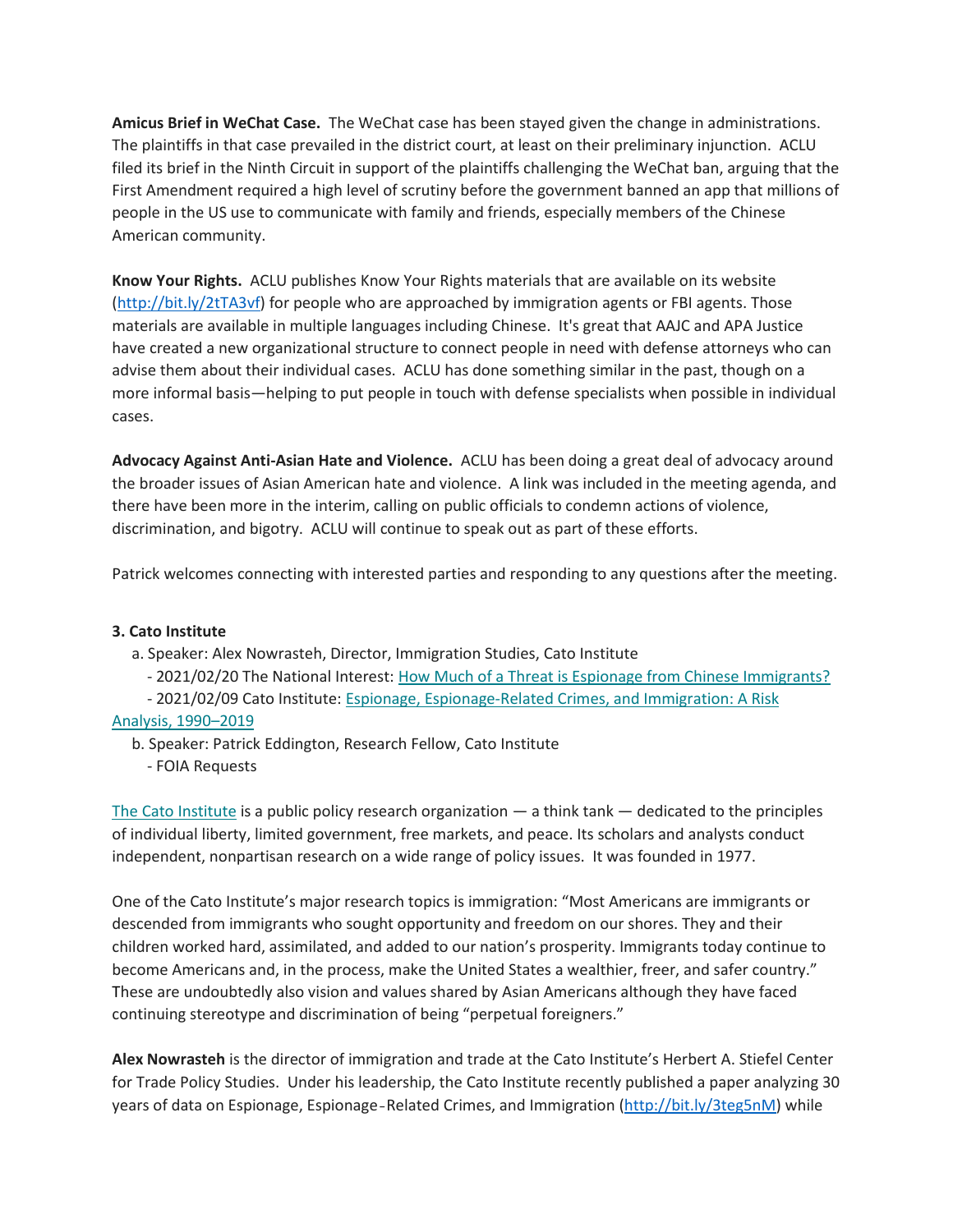the federal government has not provided any data or meaningful analyses to justify its allegations and publicity campaigns.

Alex credited Jeremy Wu's database about economic espionage in the U.S. as a good starting point to his intense research for eight months.

# **Summary**

There is a growing geopolitical conflict between the United States and the People's Republic of China. One manifestation of this is an argument from many American policymakers that there is a need to reduce immigration from China, specifically in response to fears of Chinese espionage.

Oftentimes, they have anecdotes to support their worries, some of them scary sounding anecdotes, but rational and efficient public policy cannot be based on anecdotes. For any large population of people, there will some crummy individuals and criminals, but that does not infer on the entire population, nor does it tell us how frequently they occur. It does not tell us anything about the damage.

To try to formulate a rational and efficient public policy, we need to look at data, we need to have rational models of human behavior. And we need to apply a cost-benefit framework to see if at least some of the basic claims of people who are worried about Chinese espionage can even make a rational case for going through with the policies that they want.

We need to know how frequently espionage occurs, how damaging it is, when it occurs, and whether extreme policy measures such as restricting immigration from China would pass a cost-benefit test.

As a trained economist, Alex found that the frequency of espionage is small. It is infrequent. It is not very damaging when it occurs. and reducing immigration and response would not even come anywhere close to passing a cost-benefit test. The cost of cutting immigration from China is several magnitudes higher than the small benefits would be in terms of reducing espionage.

#### **Definitions and Background**

There are two categories of espionage - state espionage and economic espionage. State espionage is when the government is the victim. When government secrets are stolen, or other government laws are violated, things like arms, export control laws, etc. Economic Espionage is primarily when American firms or individuals are the victims, usually by stealing patents or other economic secrets that would reduce the profits of American firms.

Unlike the Cold War with the Soviet Union, where it was mostly a focus on state espionage and state secrets, a lot of the focus today with China is on economic espionage or economic secrets.

From 1990 to 2019, Alex identified a total of 1,485 people who were caught and convicted of committing espionage or espionage-related crimes. Many of the proponents of the theory that Chinese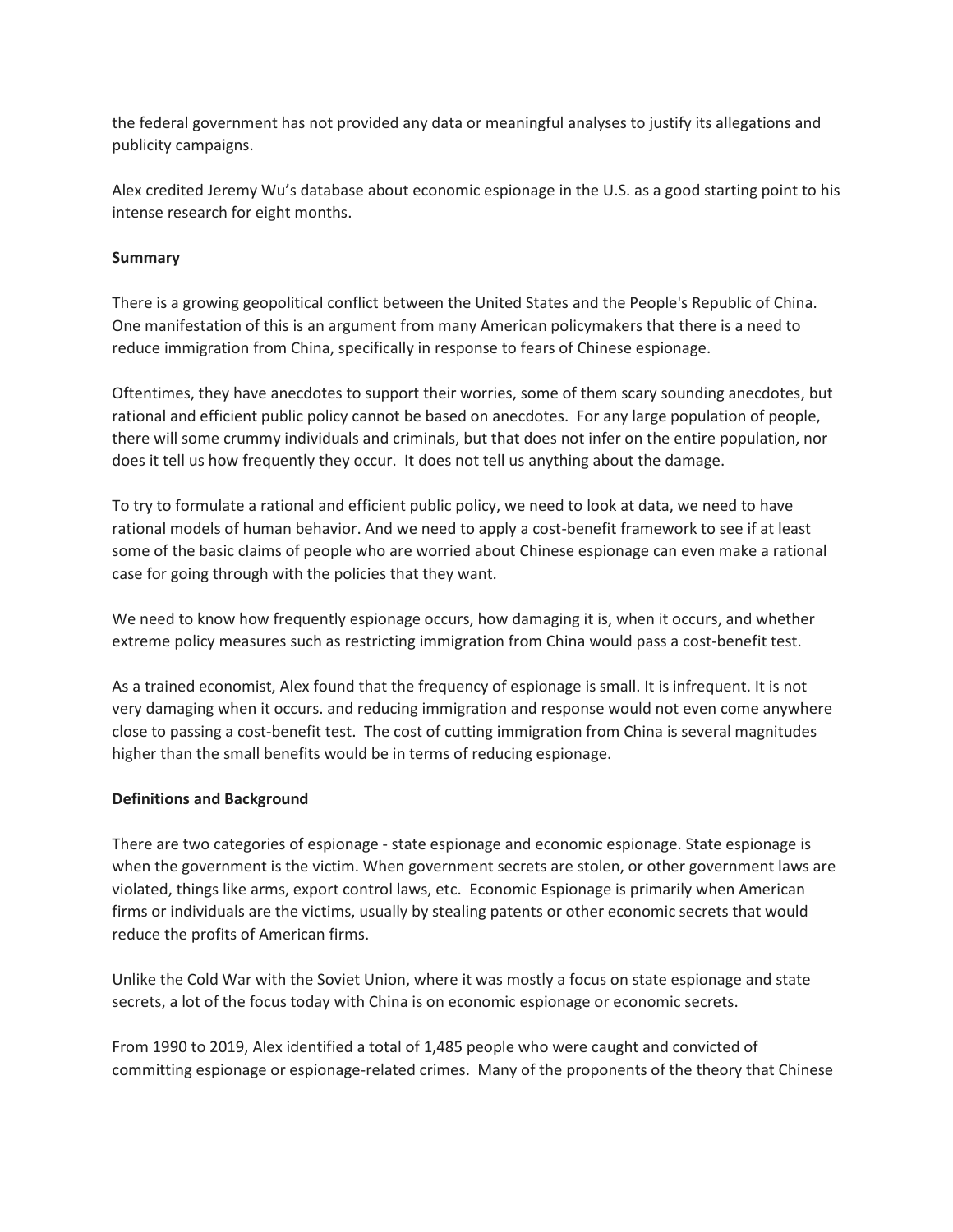espionage is a very serious threat include violations that are not in most cases espionage but are kind of related to it. This is why Alex uses the term espionage-related crimes.

# **Major Findings**

Alex found that the threat is overstated.

Of the total of 1,485 individuals, 184, or 12.4%, were born in China who are in the United States. That is one out of every 404,000 per year who are caught and convicted of espionage or an espionage-related offense. Individuals who are born in China are over-represented as a percent of the population when it comes to violating these espionage and espionage-related offenses. They include tourists, temporary travelers, and others who undoubtedly just came here to spy. However, for those who are born in the U.S. of Chinese ethnicity, they are underrepresented as spies in the United States.

Out of a total of 192 convicted spies of Chinese ethnicity, five of them, or 2.6%, were native-born Americans. Of the 276 people convicted of spying for China during that time, 62% of them are born in China, 24% born in the U.S., and the rest are just from around the world, different countries, countries as varied as Nepal, Pakistan, Iran, South Korea, Canada - individuals who just saw an opportunity and took it no matter where they were from.

That is the frequency of how many spies there are.

In terms of damage, it seems to be small. About two thirds of the spies stole economic secrets, or intellectual property that are not in any way related to national security, no matter how far you stretch it. Alex cited several examples including a formula for the coating inside Coke cans, operating Chinese locomotives in the U.S., involvement in China's talent programs, husband and wife team in pediatric cancer research, and a researcher on obesity and metabolism issues for visa fraud - not informing immigration officials that he was a medical technician in the People's Liberation Army.

The geopolitical conflict with China is quite different from that with the Soviet Union. But the fat gap is not the new missile gap.

Of the 30 individuals who have been prosecuted by the end of 2019 via DOJ's "China initiative," 21 of them were born in China, four in Taiwan, one in Hong Kong, and four born in the United States. About 40% of the prosecutions were for theft of trade secrets or other espionage issues. Another 10 were for visa fraud, fraud, theft, bribery, failure to disclose conflicts of interests on federal funds and filing false tax returns.

DOJ's "China initiative" is supposed to be uncovering a vast amount of Chinese espionage that is committing an "economic blitzkrieg," in the words of former Attorney General William Barr. Alex tried to identify these individuals, but the evidence is scant. Alex could go on and on about these examples, but they are small. They have almost nothing to do with national security.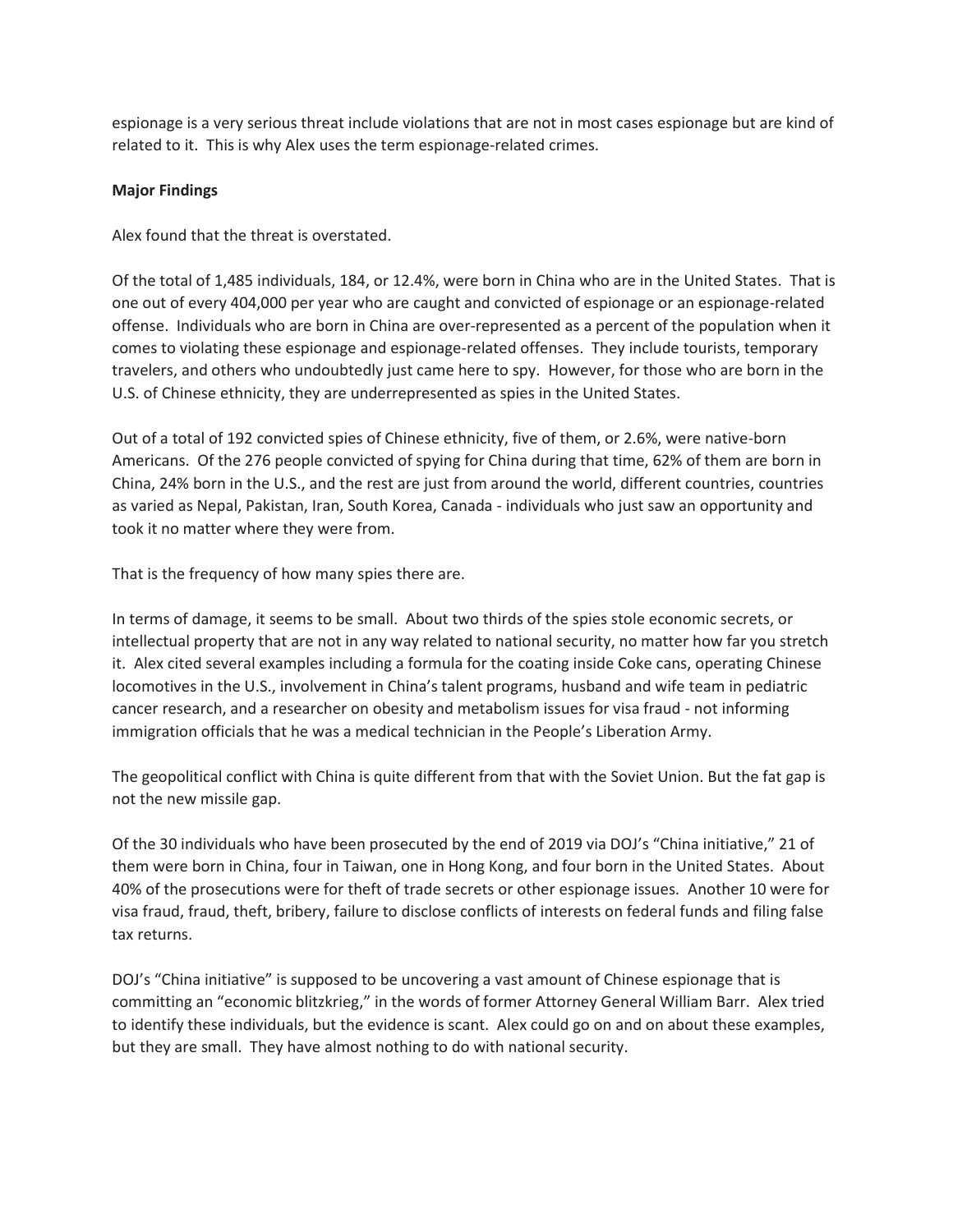In addition, of the 46 firms that were victims of economic espionage committed by Chinese spies on US soil, 16 of them were the victims more than once, meaning that they decided that their expected espionage-related costs of hiring Chinese workers were lower than the benefits of hiring them.

According to Alex's cost-benefit analysis, if we were to stop all Chinese immigration, which some people want to do to combat espionage, a moratorium on Chinese immigration and a revocation of existing visas would have to prevent 4,875 Chinese spies engaged in state espionage, or 195% engaged in economic espionage every year, to break even with the benefits of stopping it. That would be 80 times as many Chinese spies who engage in state espionage every year, that have been identified over the last 30 years combined, or 3.5. times as many Chinese spies engaged in economic espionage and trade secrets every year, over the last 30 years to break even.

Espionage by China is real. There is certainly a national security concern about it. But it is not big enough of a concern to take drastic actions. As the US government is continuing down this road, it needs to show and justify its work. Alex has done an enormous amount of research. The government needs to show him where he is wrong and the evidence to support what it is doing. If it does not, it needs to stop the profiling.

# Alex's report is located here: <http://bit.ly/3teg5nM>

**Patrick Eddington** followed Alex. Pat is a senior fellow in homeland security and civil liberties at the Cato Institute. From 2004 to 2014 he served as communications director and later as senior policy advisor to Rep. Rush Holt. His legislative portfolio included the full range of security-related issues, with an emphasis on intelligence policy reform. Prior to that, Pat was also an analyst with the CIA. He is also Adjunct Professor at Georgetown University's Center for Security Studies.

#### **Interest in "China Initiative"**

Pat got motivated to look at this issue because of a presentation that then-Director of the National Counterterrorism and Security Center William Evanina gave in the "China Initiative" Conference at the Center for Strategic and International Studies back in February 2020 [https://bit.ly/3cU1EzZ.](https://bit.ly/3cU1EzZ)

William Evanina put up a slideshow, in which he claimed the same kind of espionage threat in the terms described by Alex. According to the IP commission report, the theft of trade secrets, counterfeit goods and pirated software cost our nation between 225 and 600 billion a year. That is a very broad statement. It does not take into account in terms of what they are saying here exactly or who is responsible for the theft. There is a lot of IP theft taking place, but the Chinese Communist Party itself is not responsible for all of it by any stretch of the imagination. There is no question that there is a dedicated effort on the part of the CCP and the Chinese Intelligence Service to try to do what they can to get what they can. This has been going on for a long time, preceding the so called "China Initiative" literally by decades.

Since then-Attorney General Jeff Sessions announced the "China Initiative" in his last days on the job at DOJ, we have seen a radical intensification of this effort, in Pat's view, certainly mount to a racial profiling program with respect to Chinese researchers, scientists and the like.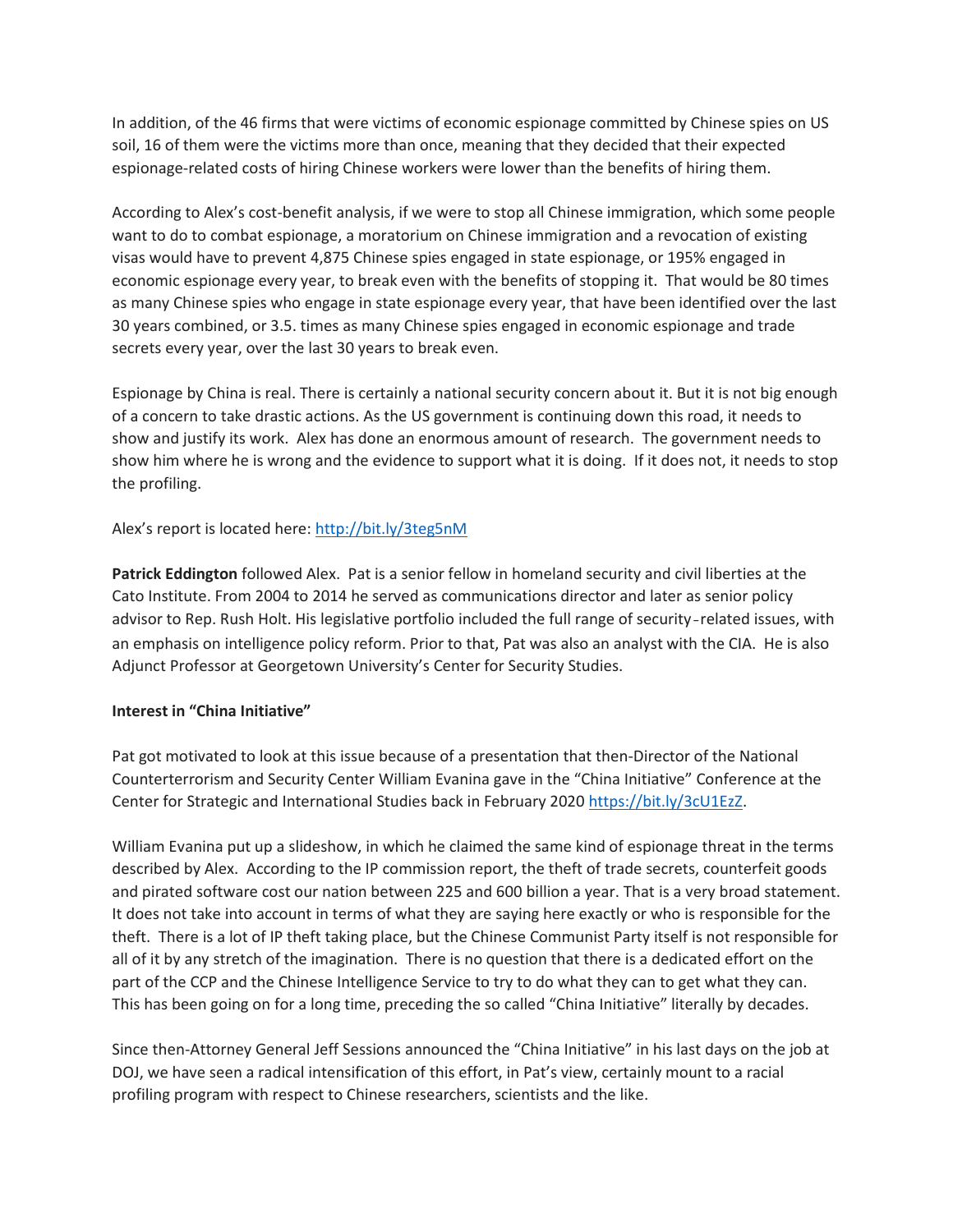#### **Whole-of-Government FOIA Requests**

As a result, Pat decided to put together a whole-of-government FOIA program. They include his former employer, CIA; the Defense Intelligence Agency; the Office of the Director of National Intelligence; State Department; Department of Justice; the FBI; and within the DOJ, the Executive Office of US Attorneys, the National Security Division, the Criminal Division, and policy-related documents at the Deputy Attorney General level. The other executive branch agencies including the Department of Human and Human Services headquarters office, as well as the Food and Drug Administration and the National Institute of Health, the Department of Education, Department of Energy, Transportation Security Agency, the Department of Commerce, the Treasury Department, the Internal Revenue Service, and the U.S. Trade Representative.

Pat also made inquiries to the National Endowment for the Humanities to try to find out if they are targeting Chinese Americans involved in the arts.

The [FinCEN](https://www.google.com/url?sa=t&rct=j&q=&esrc=s&source=web&cd=&cad=rja&uact=8&ved=2ahUKEwjDyJau0uzvAhUJKVkFHS75AloQFjAAegQIAhAE&url=https%3A%2F%2Fwww.fincen.gov%2F&usg=AOvVaw1np2hrB4J_0yR1sUp_b2TM) unit at Treasury claims that they do not have any documents, but Pat does not find it credible & believes that is a what we call it FOIA 552C response--where they actually have some actual investigations underway. They simply do not want to admit it.

The Federal Communications Commission is also claiming they do not have responsive documents. Given everything surrounding Huawei and 5G, Pat does not buy that response either.

CIA gave a "we-refused-to-confirm or deny" response (what is known as a [Glomar](https://foia.wiki/wiki/Glomar) response) to Pat. It is fair to say that the CIA probably has an enormous amount of data on this issue. We are not likely to see it unless we can convince the folks in Congress to really lean on the agency to produce documents or at least make some things public.

Some of the FOIA requests are on appeal such as the FBI and the Department of Education.

Pat has received some responses such as the US trade Representative, which gave him about 750 pages of material, most of which essentially from documents that were sent over by the National Association of Manufacturers or related lobbyists and the Congressional Research Service reports and some other items designed to highlight the IP and trade related implications of the "China Initiative" and what is happening there in terms of alleged Chinese espionage and IP theft.

One component that did get back to Pat was FDA. There are only four documents so far from the FDA. They are fairly redacted with respect to privacy and some law enforcement related items. What Pat can disclose is that FDA has basically been going after folks with a China connection since at least 2012. Prior to the "China Initiative," the US Attorney's Office in Baltimore declined to prosecute, which Pat believes is because a lot of these cases were extremely questionable. They probably would not have survived scrutiny, particularly if they had to go through a discovery process during the actual prosecution itself.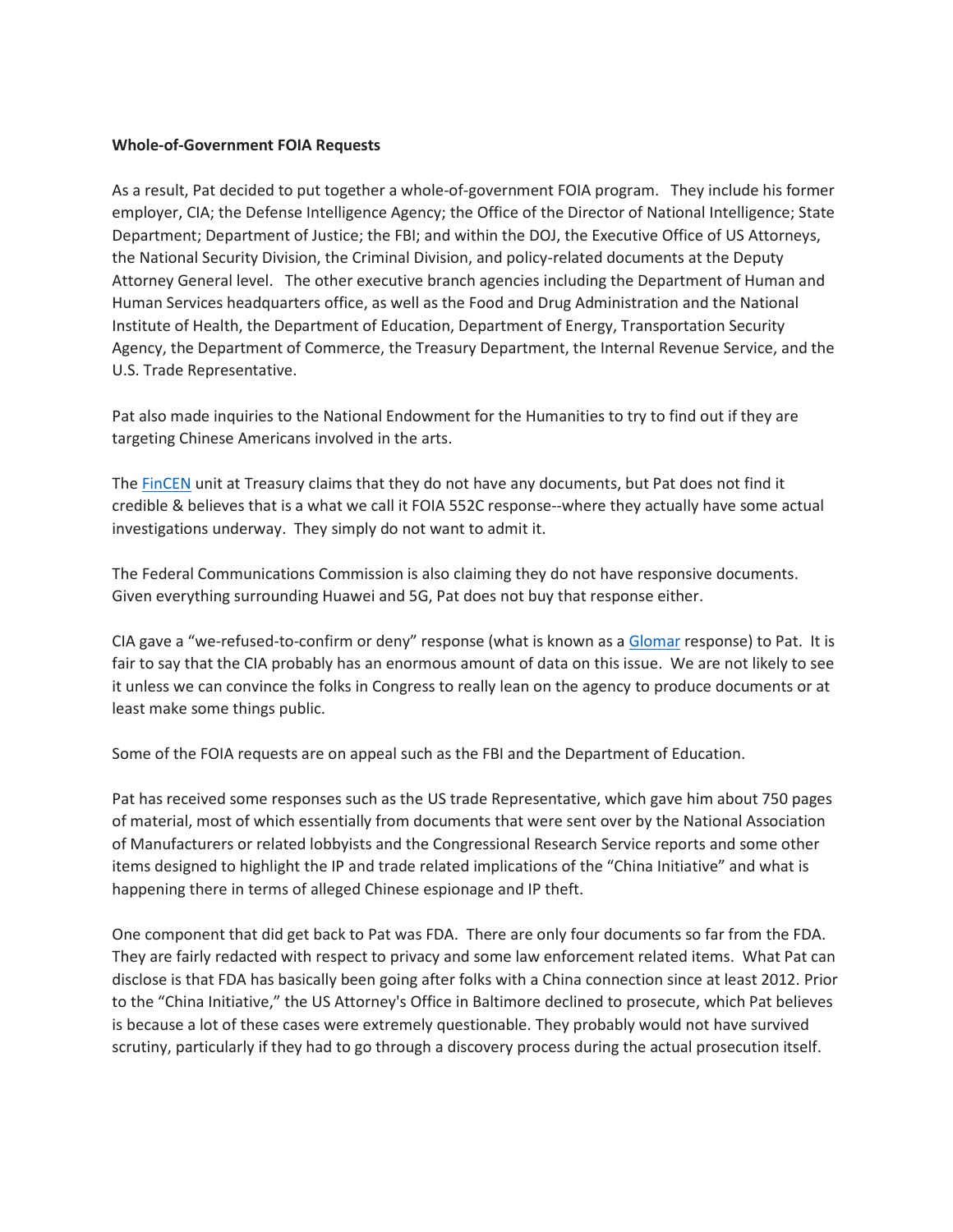Pat is still working his way through those documents. He is waiting for additional materials from other agencies.

# **TSA's "No Fly List" and How The Community Can Help**

There is one way the Chinese American community can help Pat in particular reference to Transportation Security Agency's (TSA's) Silent Partner and Quiet Skies Programs. The Silent Partner program enables TSA to identify passengers for enhanced screening on international flights bound for the United States. The Quiet Skies program allows TSA to use a subset of the Silent Partner rules to identify passengers for enhanced screening on some subsequent domestic and outbound international flights.

They are essentially a "No Fly List" with multiple layers. It is a completely warrantless program; individuals can be subject to this kind of activity without any kind of criminal predicate. Once an individual is placed on such a "No Fly List," it becomes exceedingly difficult to back out. Arab and Muslim Americans have filed lawsuits to obtain specific data on themselves on the TSA programs.

On April 7, 2021, two days after the APA Justice meeting, a Michigan man filed a lawsuit alleging government officials erroneously placed him on the "No Fly List" after he refused to become an FBI informant [\(https://cnn.it/3sZL4nZ\)](https://cnn.it/3sZL4nZ). Earlier on December 10, 2021, the Supreme Court ruled that three Muslim men may seek monetary damages from the government agents they say placed them on a no-fly list because they refused to become FBI informants [\(https://wapo.st/31Wpsg9\)](https://wapo.st/31Wpsg9). These lawsuits started as early as 2014 when at least 700,000 people were reportedly put on the watch list.

Pat strongly suspects that any individual who is doing business with China or must fly to China for business purposes, receive Chinese visitors, academic research exchanges, and things of that nature might be placed on the "Quiet Skies or Silent Partner" lists without their knowledge. This is a real-world impact on people's ability to conduct business, academic, and other activities.

Pat is interested in talking to individuals about these incidents on a completely off the record basis. It would be immensely helpful for his ongoing work.

# **4. Anti-Racial Profiling Project - Asian Americans Advancing Justice | AAJC**

a. Speaker: Gisela Kusakawa, NAPABA Law Foundation Community Law Fellow

- Administrative advocacy presentation
- b. Speaker: Vivin Qiang, Program Coordinator

- Petition & letter writing campaign to stop the racial profiling of Asian Americans and Asian immigrants and end the Department of Justice's "China Initiative"

- \* See the Petition [here](http://bit.ly/EndChinaInitiative)
- \* Send a letter to your member of Congress [here](http://bit.ly/EndChinaInitiative-Letter%C2%A0)

- Watch the latest webinar Federal Grant Applications in the Era of the "China Initiative:" How to Avoid trouble [here](https://www.youtube.com/watch?v=061jjNbN6lM)

- Legal Referral Service: Contact **202-935-6014** using the Signal app for attorney referrals. AAJC staff can assist you in Mandarin Chinese and English.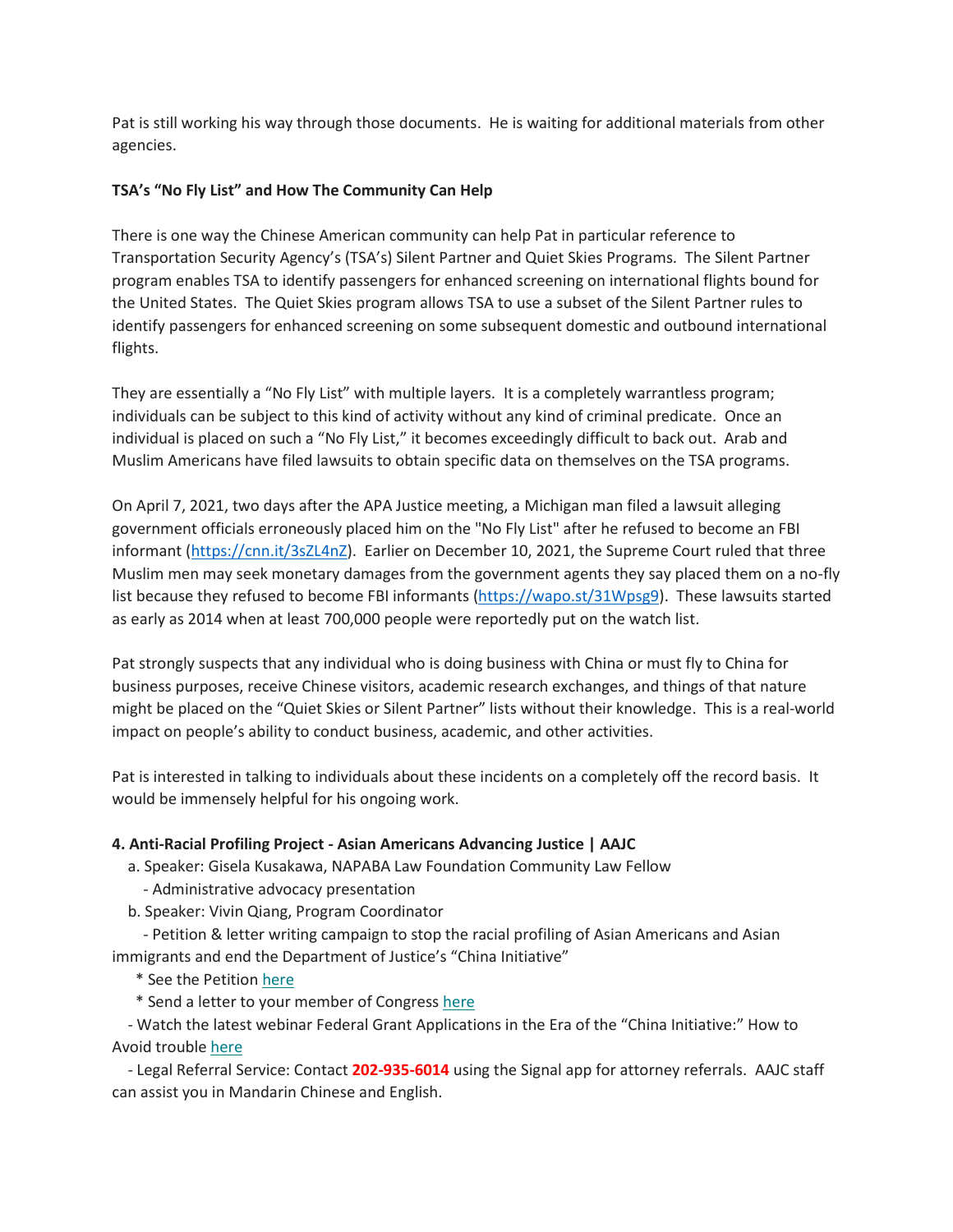- Advancing Justice | AAJC: [Anti-Racial Profiling Project](https://bit.ly/36TA8Aa) [\(Donate\)](https://bit.ly/3iIQVbe)

**Gisela Kusakawa** commented that the profiling of Asian Americans and immigrant communities is not an isolated problem. We have seen a rise in hate and violence against Asian American communities. There have been over 4,000 anti-Asian hate crimes and hate incidents recorded since February 2020 from web-based self-reporting tools hosted by Asian Pacific Policy & Planning Council, Chinese for Affirmative Action, Asian Americans Advancing Justice, OCA, SALT, and other organizations. Just at the beginning of this year, we have seen violent and deadly attacks on vulnerable elderly Asian Americans, including the murder of an 84-year-old Thai man who was attacked while walking in San Francisco and later died from his injuries. There have also been several attacks targeting Asian American seniors in Oakland's Chinatown, as well as a knife attack on a 61-year-old Filipino man in New York City, who was slashed across the face on the subway. The pervasive racial bias and targeting of Asian Americans is not new, but a continuing reality that has been fueled in recent years by a growing xenophobic and racist backlash against immigrants. This racism has manifested itself at many points throughout U.S. history, including the scapegoating and violence directed against the Arab, Middle Eastern, Muslim, and South Asian communities after 9/11, and the current attacks on our communities and the racial profiling of Asian American and Asian immigrant scientists, researchers, and scholars. Xenophobic, anti-immigrant, and racist rhetoric used by former President Trump and other elected officials fueled this resurgent xenophobia. Former President Trump and other elected officials blamed China for COVID-19, and called it the "Chinese virus," "Wuhan virus," "kung flu," and "China plague." Public health experts have advised that language that stigmatizes communities must not be used. We see our communities attacked on multiple sides and must be vigilant and active in our policy and advocacy efforts including support letters to universities, amicus briefs, Hill advocacy, and administrative advocacy efforts.

**Amicus Briefs 101**: An amicus brief is a "friend of the court" document that provides additional context to the case. We are able to provide a civil rights and Asian American perspective to the courts outlining the impact this court decision could have on the Asian American community. We want folks who may be interested in this to keep your attorneys in the loop of your interest, so that you are aware of the deadlines for your respective case as that has been an issue that we have seen. Please feel free to reach out to Gisela Kusakawa a[t gkusakawa@advancingjustice-aajc.org](mailto:gkusakawa@advancingjustice-aajc.org) if this is of interest, and she would be happy to meet with you and your attorney.

**Other advocacy opportunities** include meeting with Congressional offices and federal agencies to educate policymakers and government officials. This is something that we know policymakers and government officials are very much interested in.

**Youth Leadership Summit (YLS)**: Advancing Justice | AAJC is holding a Youth Leadership Summit which is a multi-day leadership development program for high-achieving college students from a variety of disciplines who are dedicated to addressing. They will be meeting as constituents with Congressional and Senate members and staff to advocate on issues impacting Asian American and Pacific Islander communities including racial profiling.

**NIH Unite Initiative:** NIH UNITE Initiative was established to identify and address structural racism within the NIH-supported and the greater scientific community. They issued a notice for a Request for Information (RFI) inviting feedback on the approaches NIH can take to advance racial equity, diversity, and inclusion within all facets of the biomedical research workforce. AAJC will be providing comment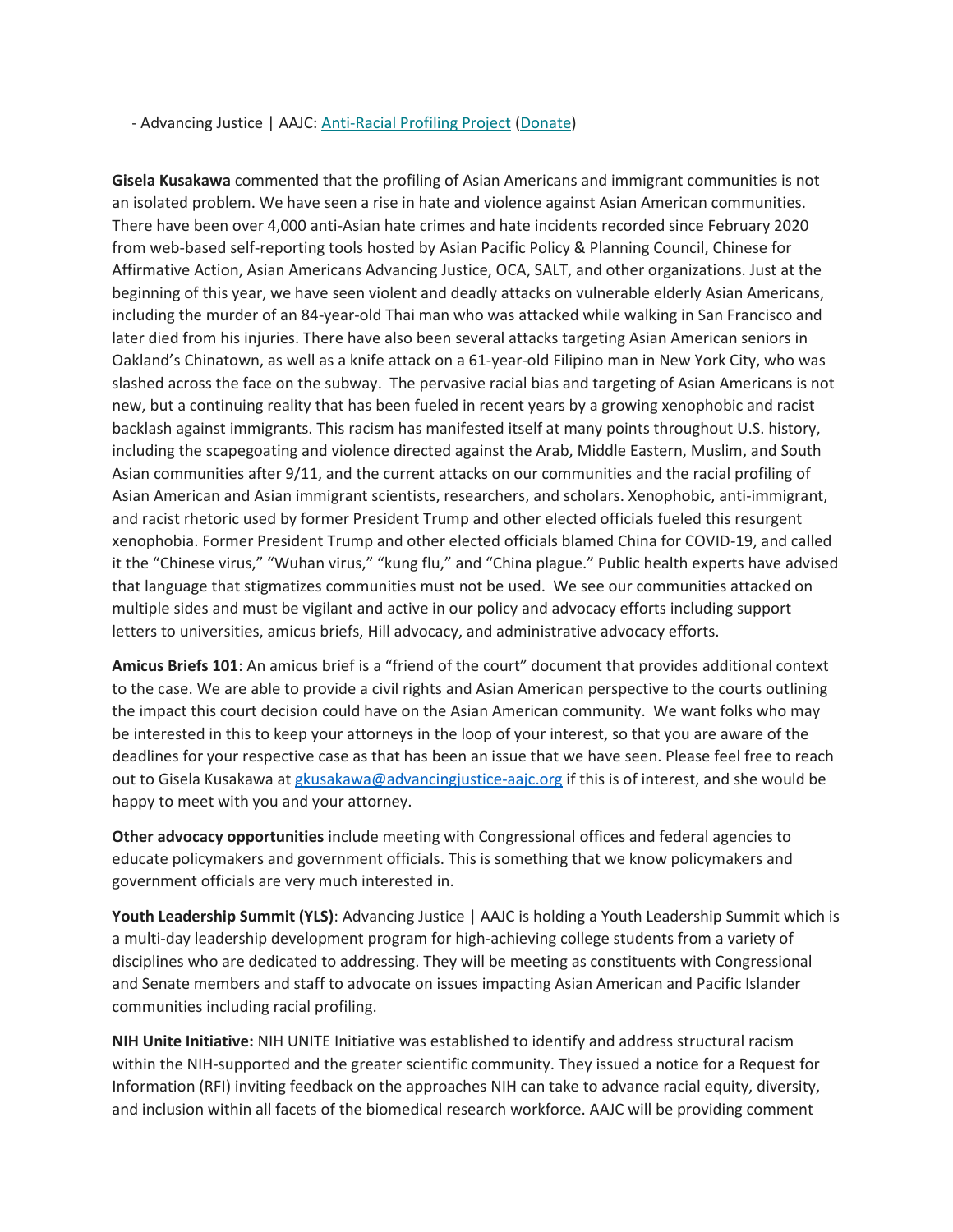templates this week and encourage organizations to use this template to submit their own comments by the end of this week or to sign onto our comment in support.

Gisela presented on administrative advocacy which encompasses a variety of positions on how we influence the formation and an application of rules, regulations, agency policies and executive orders.

If you have any questions on these advocacy opportunities, please feel free to reach out to Gisela Kusakawa a[t gkusakawa@advancingjustice-aajc.org.](mailto:gkusakawa@advancingjustice-aajc.org)

**Vivin Qiang** reported that AAJC worked directly with impacted persons on a petition to President Biden [\(http://bit.ly/EndChinaInitiative\)](http://bit.ly/EndChinaInitiative) and a letter to your members of Congress [\(http://bit.ly/EndChinaInitiative-Letter\)](http://bit.ly/EndChinaInitiative-Letter) to call for an end to the racial profiling of Asian American and Asian immigrants and the "China Initiative." The campaign was launched about three weeks ago, AAJC has received nearly 30,000 individual sign-ons to the petition to President Biden and over 580 letters to members of Congress.

The petition was finalized on April 9 and sent to President Biden. Please spread the word and send a letter to Congressional members if you have not already done so.

# **5. Fourth Webinar in a Series**

- a. Speaker: Mike German, Fellow, Brennan Center for Justice
	- APA Justice: [Webinar Series](https://bit.ly/APAJ_Webinar_Series)
	- 2021/02/24 Third Webinar: [Building Coalition Against "China Initiative" Discrimination](https://bit.ly/3r3I2Om) (1:16:13)
	- 2020/12/02 Second Webinar: [Policy Needs for U.S. Science and Scientists](https://bit.ly/3qsxFDW) (1:13:35)
	- 2020/09/30 First Webinar: [The Human and Scientific Costs of The "China Initiative"](https://bit.ly/3kFFOS2) (1:00:15)

Since September last year, the Brennan Center for Justice at NYU Law School has been working with Asian Americans Advancing Justice | AAJC, APA Justice, Asian Pacific Islander American Public Affairs Association (APAPA), and United Chinese Americans (UCA) to produce a series of webinars to raise awareness of a growing number of federal investigations and prosecutions targeting Chinese Americans, Chinese immigrants, and Chinese nationals in the U.S. particularly scientists and researchers under the umbrella of the "China Initiative."

Mike reported that three webinars have completed. They have received quite a bit of attention and positive attention. The fourth webinar will be focused on legal issues. A panel of lawyers is being finalized. It will share expert knowledge and opinion so that the community will be informed, defense attorneys are aware of what others have been working on, and concerned scientists who are under scrutiny know where they can go.

The date/time for the fourth webinar is set for April 28, starting at 8:00 pm ET. Notification with all the panelists will be sent in the coming week.

#### **6. Status of Call for Congressional Hearing**

a. Speaker: Senator Susan Lee, Maryland Senate Majority Whip

- 2021/02/01 [Scientific and civil rights leaders and organizations request House hearings to address](https://bit.ly/3jaatHd)  [racial profiling and investigations of scientists and scholars of Chinese and Asian descent](https://bit.ly/3jaatHd)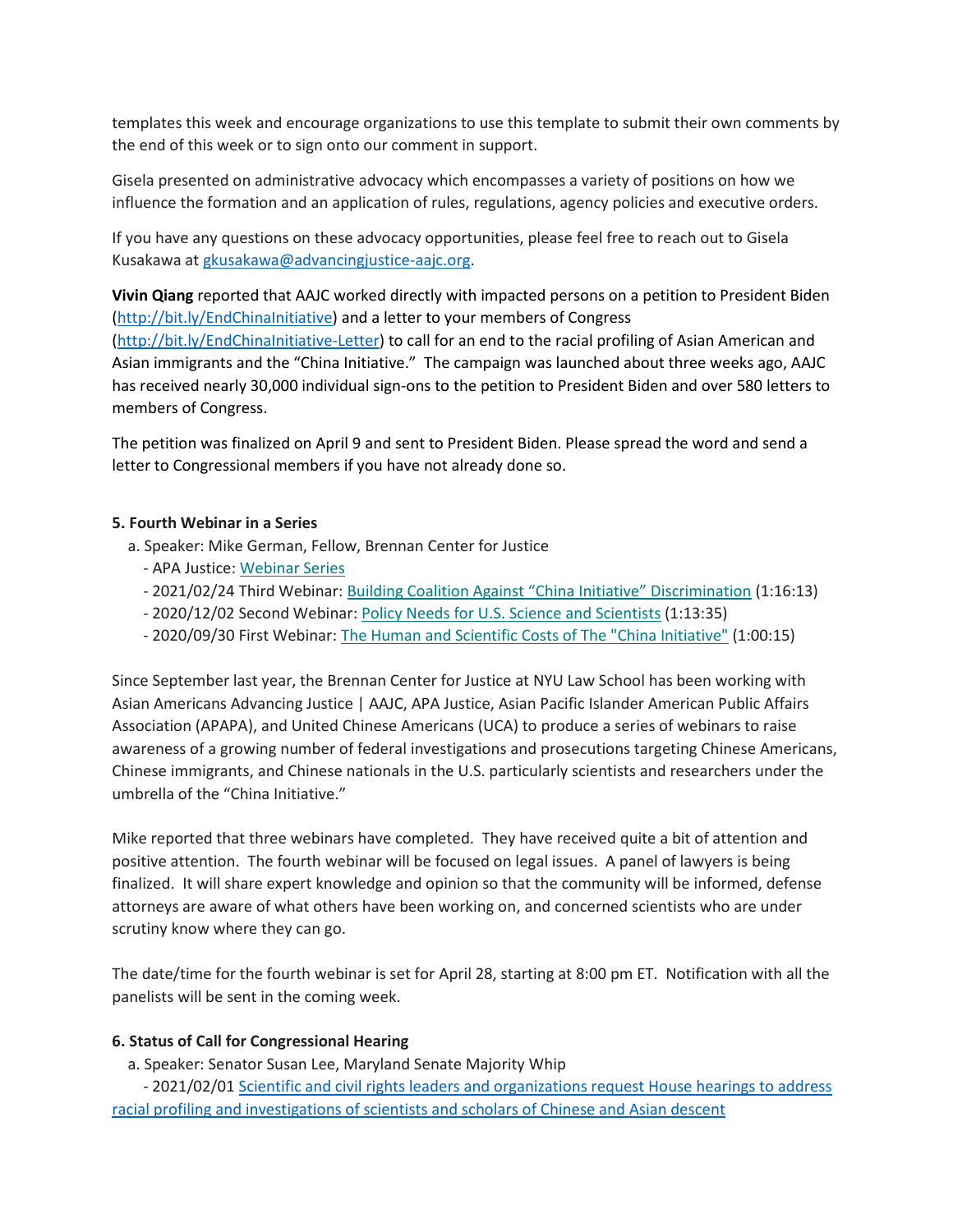# - 2021/03/18 [Maryland Senate President Bill Ferguson and Senator Susan Lee Speak on Standing Up](https://www.apajustice.org/uploads/1/1/5/7/115708039/pressreleasemarch18.2021apdf.pdf)  Against the [Surge of Hate Crimes and Violence Against Asian Americans and Pacific Islanders](https://www.apajustice.org/uploads/1/1/5/7/115708039/pressreleasemarch18.2021apdf.pdf) [\(video](https://bit.ly/3cNH0jI) 6:39)

On February 1, 2021, Maryland State Senator Susan Lee and Terry Lierman provided to US Representative Jamie Raskin, Chair of the House Subcommittee on Civil Rights and Civil Liberties, a letter signed by an alliance of prominent scientific, civil rights, and political leaders and organizations, requesting a House Congressional Hearing to address the racial profiling of scientists and scholars of Chinese and Asian descent. Representative Raskin is a former Maryland State Senator and served alongside Maryland State Senator Lee. As the Maryland legislative session is coming to a conclusion by the week of April 12th, the Maryland General Assembly is busy getting bills passed by both chambers. We thank Senator Lee for taking time to give an update.

Senator Lee reported that between the time when Congressman Raskin lost his son Tommy, the January 6th Insurrection of the US Capitol, the People's House, by extremists and white supremacists, impeachment trial, the debate on the Covid-19 Relief bill, Congressman Raskin and his Congressional colleagues have had a lot on their plate during one of the most challenging and trying times in the history of our nation. Senator Lee and Terry Lierman are now working with the House Oversight Committee in their efforts to reach out to some of the scientists and those impacted. The Congress is now in recess and likely to return the week of April 12th. They are hopeful and should be able to provide an update by the end of the month. They believe a hearing will provide an opportunity to shine light on possible unfair and discriminatory policies or practices and civil rights violations being employed by those agencies and institutions and take immediate action to ensure there is fairness, transparency, and accountability.

# **7. Responses to A Question Raised During Meeting**

A question was raised in the meeting on whether attention has been paid to institutions and universities that have suspended or fired their faculty members as soon as NIH or other federal agencies started their investigations, but frequently without due process.

Responses in the meeting include:

- Many of the speakers have heard similar concerns. It is a case-by-case situation and depends on the universities.
- It is first and foremost for those individuals to have immediate and appropriate support, along with their attorneys.
- Groups in the meeting offer impacted individuals to contact them directly, connect individuals with congressional members to share their termination or similar stories, and help to evaluate and provide perspectives on impact on communities and Asian professors across the country.
- In addition to firings, institutions such as the MD Anderson Cancer Center put researchers on administrative leave, take grants and responsibilities away from the researchers, and essentially force them to resign or retire while they can still have employment opportunities elsewhere.